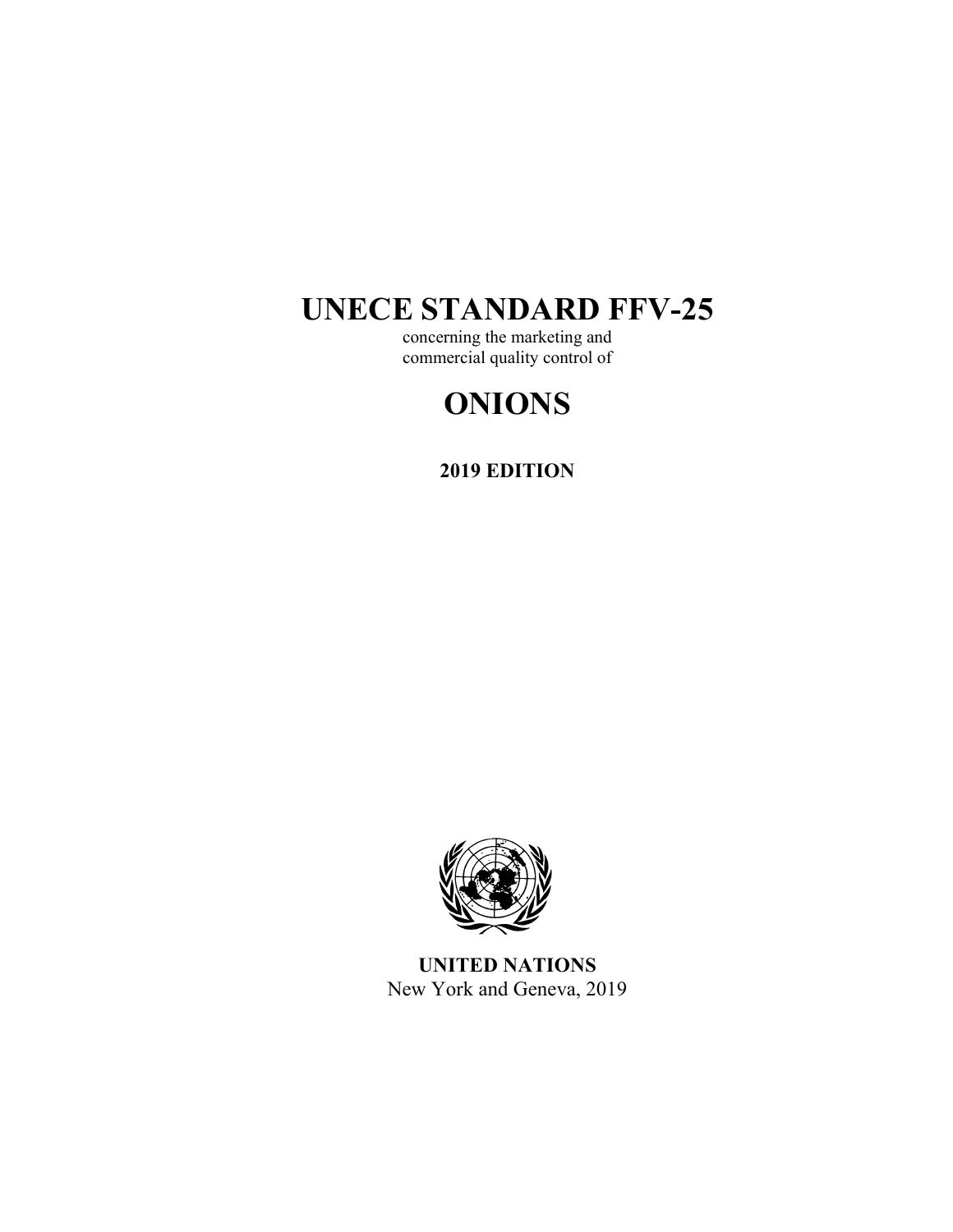#### **NOTE**

#### **Working Party on Agricultural Quality Standards**

The commercial quality standards developed by the Working Party on Agricultural Quality Standards of the United Nations Economic Commission for Europe (UNECE) help facilitate international trade, encourage highquality production, improve profitability and protect consumer interests. UNECE standards are used by governments, producers, traders, importers and exporters, and other international organizations. They cover a wide range of agricultural products, including fresh fruit and vegetables, dry and dried produce, seed potatoes, meat, cut flowers, eggs and egg products.

Any member of the United Nations can participate, on an equal footing, in the activities of the Working Party. For more information on agricultural standards, please visit our website <www.unece.org/trade/agr>.

The present Standard for Onions is based on document ECE/CTCS/WP.7/2019/10, reviewed and adopted by the Working Party at its seventy-fifth session.

Aligned with the Standard Layout (2017)

The designations employed and the presentation of the material in this publication do not imply the expression of any opinion whatsoever on the part of the United Nations Secretariat concerning the legal status of any country, territory, city or area or of its authorities, or concerning the delimitation of its frontiers or boundaries. Mention of company names or commercial products does not imply endorsement by the United Nations.

All material may be freely quoted or reprinted, but acknowledgement is requested.

Please contact the following address with any comments or enquiries:

Agricultural Standards Unit Economic Cooperation and Trade Division United Nations Economic Commission for Europe Palais des Nations CH-1211 Geneva 10, Switzerland E-mail: agristandards@unece.org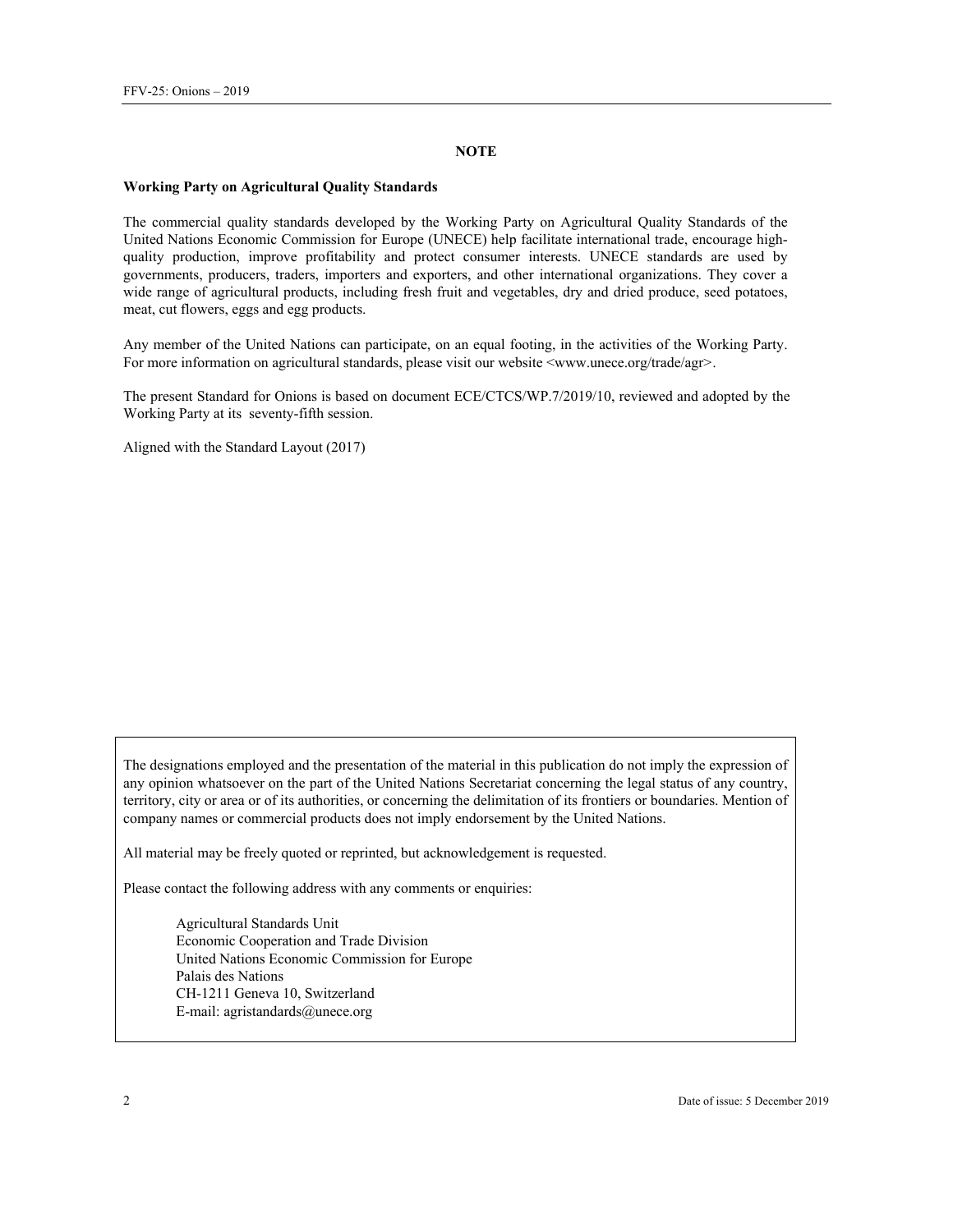## **UNECE Standard FFV-25 concerning the marketing and commercial quality control of onions**

## **I. Definition of produce**

This standard applies to onions of varieties (cultivars) grown from *Allium cepa* L. Cepa Group to be supplied to the consumer in the natural state, green onions with full leaves, smoked onions and onions for industrial processing being excluded.

## **II. Provisions concerning quality**

The purpose of the standard is to define the quality requirements for onions after preparation and packaging.

However, if applied at stages following export, products may show in relation to the requirements of the standard:

a slight lack of freshness and turgidity

a slight deterioration due to their development and their tendency to perish.

The holder/seller of products may not display such products or offer them for sale, or deliver or market them in any manner other than in conformity with this standard. The holder/seller shall be responsible for observing such conformity.

#### **A. Minimum requirements**

In all classes, subject to the special provisions for each class and the tolerances allowed, the bulbs must be:

intact

sound; produce affected by rotting or deterioration such as to make it unfit for consumption is excluded

clean, practically free of any visible foreign matter

free from damage due to frost

sufficiently dry for the intended use (in the case of onions for storing, at least the first two outer skins and the stem must be fully dried)

without hollow or tough stems

practically free from pests

free from damage caused by pests affecting the flesh

free from externally visible shoots

free of abnormal external moisture

free of any foreign smell and/or taste.

In addition, the stems must be twisted or clean cut and must not exceed 6 cm in length (except for stringed onions).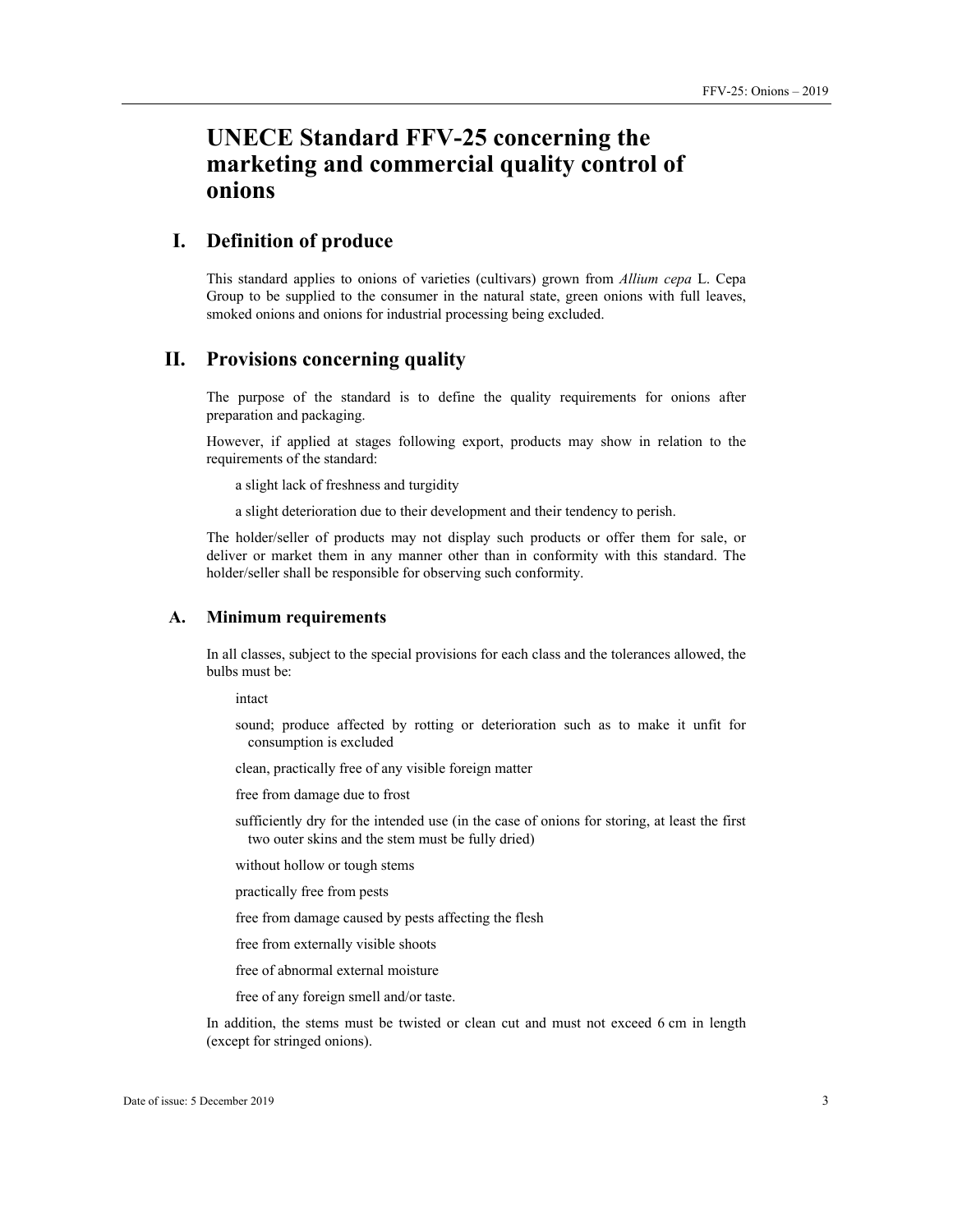The development and condition of the onions must be such as to enable them:

to withstand transportation and handling

to arrive in satisfactory condition at the place of destination.

## **B. Classification**

The onions are classified in two classes, as defined below:

#### **(i) Class I**

Onions in this class must be of good quality. They must be characteristic of the variety and/or commercial type.

The bulbs must be:

firm and compact

practically free of root tufts; however, for onions harvested before complete maturity, root tufts are allowed.

The following slight defects, however, may be allowed, provided these do not affect the general appearance of the produce, the quality, the keeping quality and presentation in the package:

a slight defect in shape

slight defects in colouring

light staining covering not more than one fifth of the bulb's surface

superficial cracks in and partial absence of the outer skins, provided the flesh is protected

slight glassiness not exceeding the outer fleshy ring.

#### **(ii) Class II**

This class includes onions that do not qualify for inclusion in Class I but satisfy the minimum requirements specified above.

The bulbs must be reasonably firm.

The following defects may be allowed, provided the onions retain their essential characteristics as regards the quality, the keeping quality and presentation:

defects in shape

defects in colouring

staining covering not more than one half of the bulb's surface

cracks in the outer skins and partial absence of the skins on a maximum of one third of the bulb's surface, provided the flesh is not damaged

slight marking caused by parasites or disease

slight bruising

root tufts

glassiness not exceeding the two outer fleshy rings.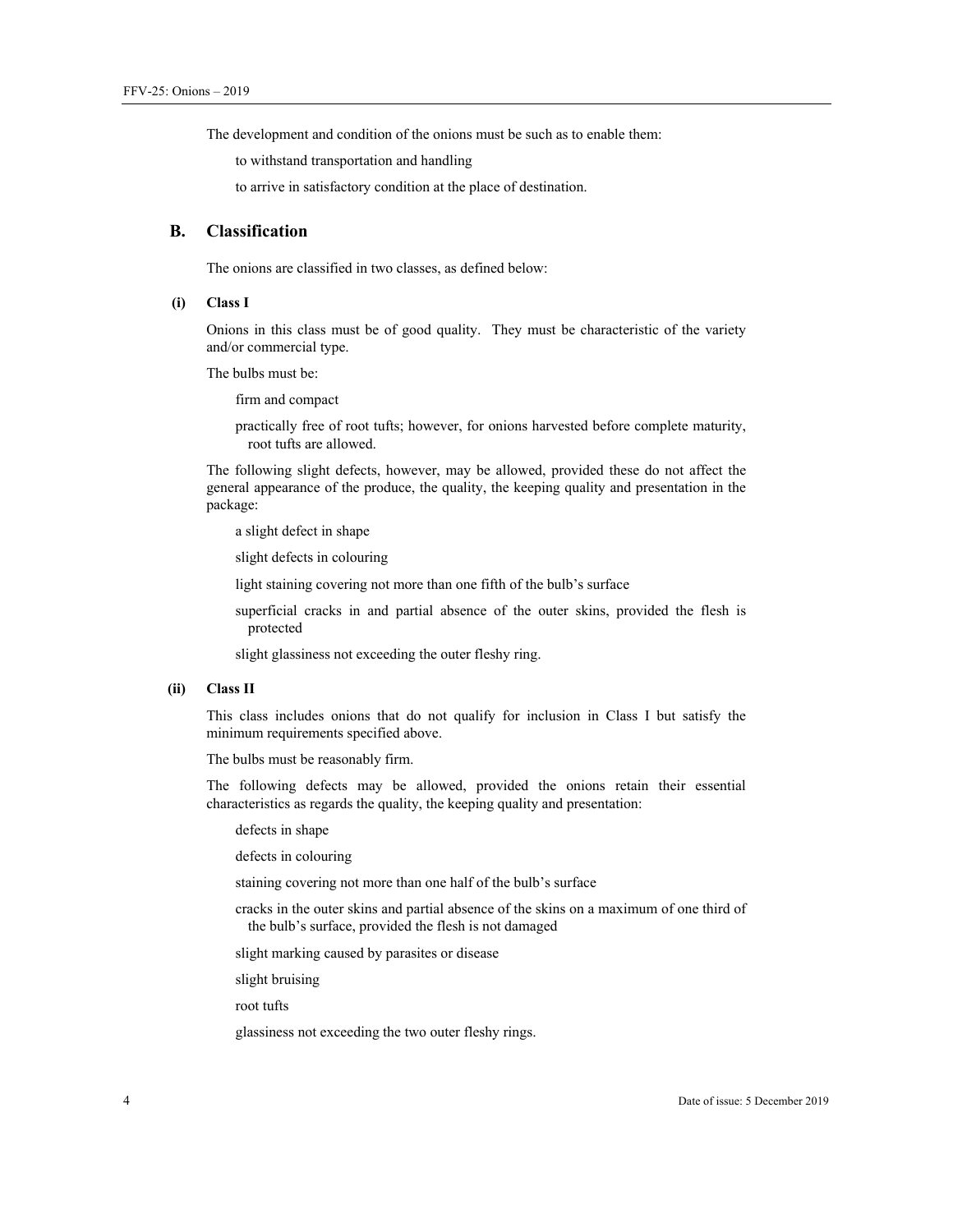## **III. Provisions concerning sizing**

Size is determined by the maximum diameter of the equatorial section.

The minimum diameter shall be 10 mm.

To ensure uniformity in size, the range in size between produce in the same package shall not exceed:

5 mm where the diameter of the smallest onion is 10 mm and over but under 20 mm. However, where the diameter of the onion is 15 mm and over but under 25 mm, the difference may be 10 mm

15 mm where the diameter of the smallest onion is 20 mm and over but under 40 mm

20 mm where the diameter of the smallest onion is 40 mm and over but under 70 mm

30 mm where the diameter of the smallest onion is 70 mm or over.

## **IV. Provisions concerning tolerances**

At all marketing stages, tolerances in respect of quality and size shall be allowed in each lot for produce not satisfying the requirements of the class indicated.

#### **A. Quality tolerances**

#### **(i) Class I**

A total tolerance of 10 per cent, by number or weight, of onions not satisfying the requirements of the class but meeting those of Class II is allowed. Within this tolerance not more than 1 per cent in total may consist of produce satisfying neither the requirements of Class II quality nor the minimum requirements, or of produce affected by decay. Within the 1 % tolerance, the externally visible shoot growth may not exceed 1 cm in length.

#### **(ii) Class II**

A total tolerance of 10 per cent, by number or weight, of onions satisfying neither the requirements of the class nor the minimum requirements is allowed. Within this tolerance not more than 2 per cent in total may consist of soft onions or produce affected by decay.

In addition, a tolerance of 10 per cent by number or weight of firm onions with externally visible shoot growth are allowed.

#### **B. Size tolerances**

For all classes: a total tolerance of 10 per cent, by number or weight, of onions not satisfying the requirements as regards sizing is allowed.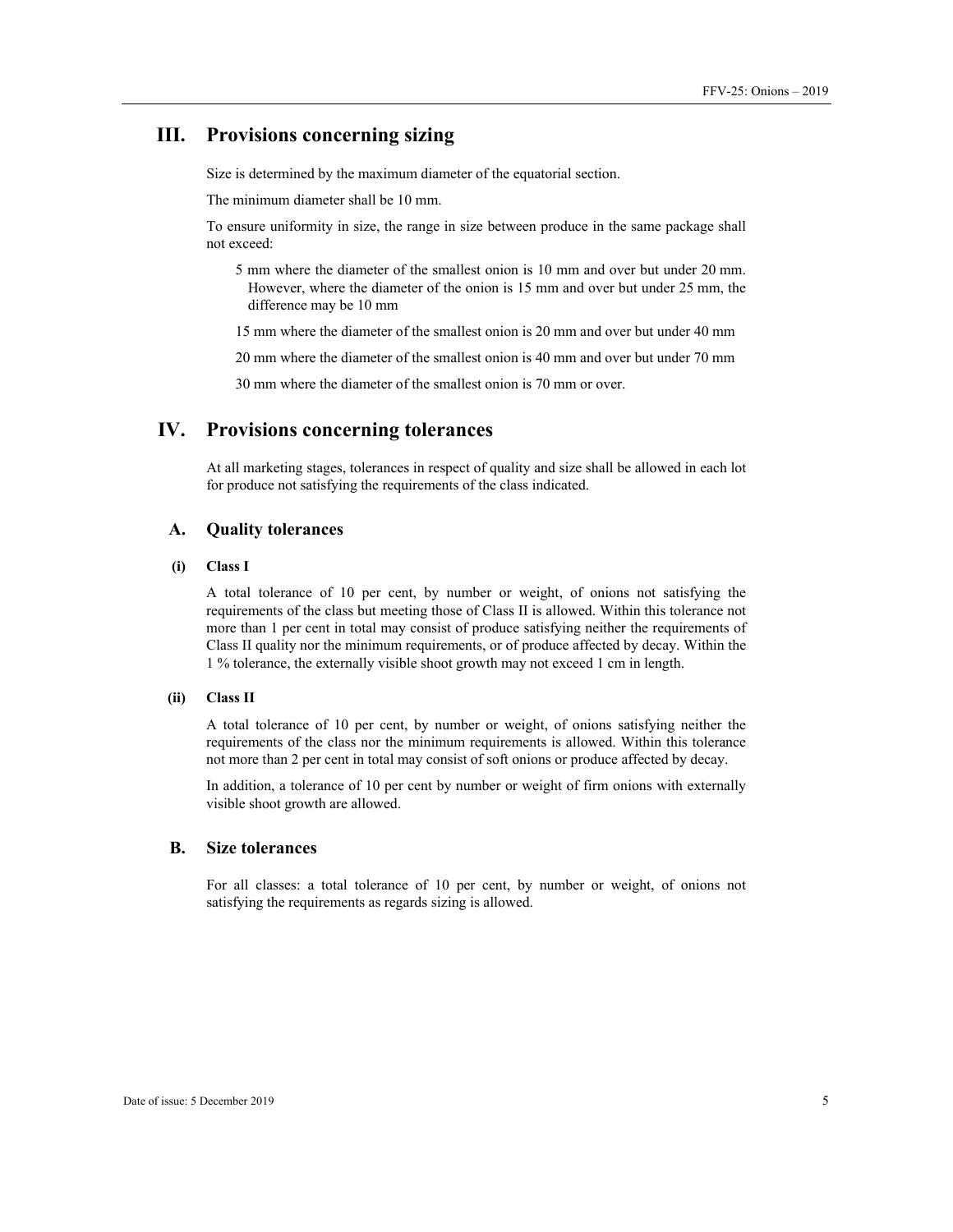## **V. Provisions concerning presentation**

#### **A. Uniformity**

The contents of each package (or lot for produce presented in bulk in the transport vehicle) must be uniform and contain only onions of the same origin, variety or commercial type, quality and size.

However, a mixture of onions of distinctly different commercial types and/or colours may be packed together in a sales package, provided they are uniform in quality and, for each commercial type and/or colour concerned, in origin. However, in case of those mixtures uniformity in size is not required.

The visible part of the contents of the package (or lot for produce presented in bulk in the transport vehicle) must be representative of the entire contents.

#### **B. Packaging**

Onions must be packed in such a way as to protect the produce properly.

The materials used inside the package must be clean and of a quality such as to avoid causing any external or internal damage to the produce. The use of materials, particularly of paper or stamps bearing trade specifications, is allowed, provided the printing or labelling has been done with non-toxic ink or glue.

Stickers individually affixed to the produce shall be such that, when removed, they neither leave visible traces of glue nor lead to skin defects.

Packages (or lots for produce presented in bulk in the transport vehicle) must be free of all foreign matter.

## **VI. Provisions concerning marking**

Each package<sup>1</sup> must bear the following particulars, in letters grouped on the same side, legibly and indelibly marked, and visible from the outside.

For onions transported in bulk (direct loading into a transport vehicle) these particulars must appear on a document accompanying the goods, and attached in a visible position inside the transport vehicle.

#### **A. Identification**

Packer and/or dispatcher/exporter:

Name and physical address (e.g. street/city/region/postal code and, if different from the country of origin, the country) or a code mark officially recognized by the national authority<sup>2</sup> if the country applying such a system is listed in the UNECE database.

 $\overline{a}$ 

<sup>&</sup>lt;sup>1</sup> These marking provisions do not apply to sales packages presented in packages. However, they do apply to sales packages (pre-packages) presented individually. 2

<sup>&</sup>lt;sup>2</sup> The national legislation of a number of countries requires the explicit declaration of the name and address. However, in the case where a code mark is used, the reference "packer and/or dispatcher (or